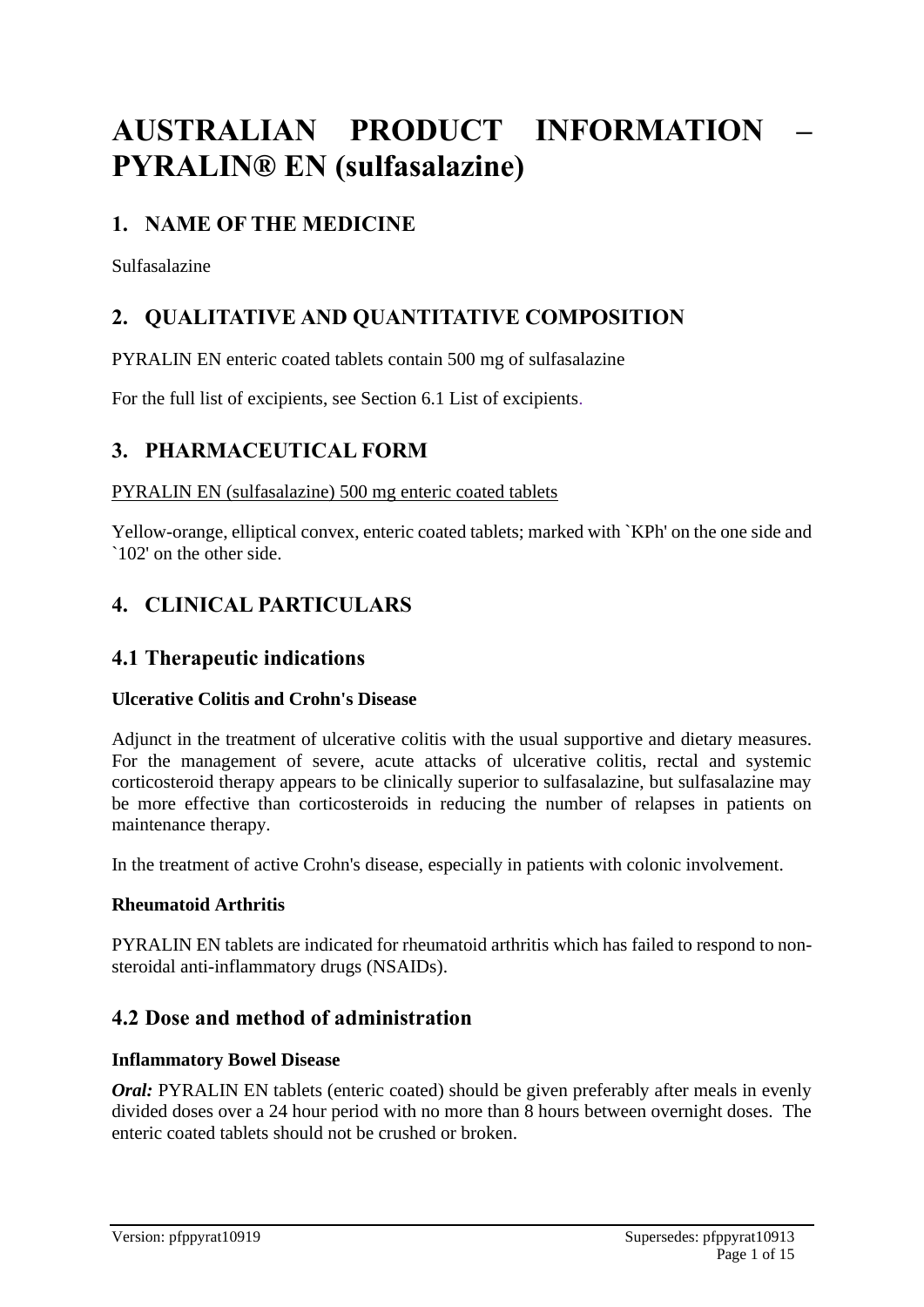#### *Initial Dosage*

Adults: 1 to 2 g four times daily.

Children: 40 to 60 mg/kg bodyweight daily in three to six divided doses.

#### *Maintenance Dosage*

Adults: 2 g daily in four divided doses.

Children: 40 mg/kg bodyweight daily in four divided doses. The daily maintenance dose should be continued unless contraindicated by side effects.

#### **Rheumatoid Arthritis**

*Oral*: Two PYRALIN EN tablets, two or three times a day, i.e. 2 to 3 g daily. The enteric coated tablets should not be crushed or broken. For adults starting therapy, it is advisable to raise the daily dose according to the following schedule:

Adults

|                              | 1st WEEK | 2nd WEEK | 3rd WEEK  | 4th WEEK      |
|------------------------------|----------|----------|-----------|---------------|
| Morning                      |          | 1 tablet | 1 tablet  | 2 tablets     |
| Evening                      | tablet   | 1 tablet | 2 tablets | 2 tablets $*$ |
| $*$ etc. to 3 g/day maximum. |          |          |           |               |

Children: At present no dosage recommendation regarding treatment with PYRALIN EN tablets in rheumatoid arthritis in children can be given.

### **4.3 Contraindications**

Haematological, renal or hepatic dysfunction, allergic drug fever or skin eruptions due to sulphonamide derivatives including antibacterial sulphonamides, oral hypoglycaemics and thiazides.

Patients hypersensitive to sulfasalazine, its metabolites, or any other component of the product, sulfonamides, or salicylates.

Intestinal or urinary obstruction.

Patients with porphyria should not receive sulphonamides, as these drugs have been reported to precipitate an acute attack.

Children aged 2 years and younger.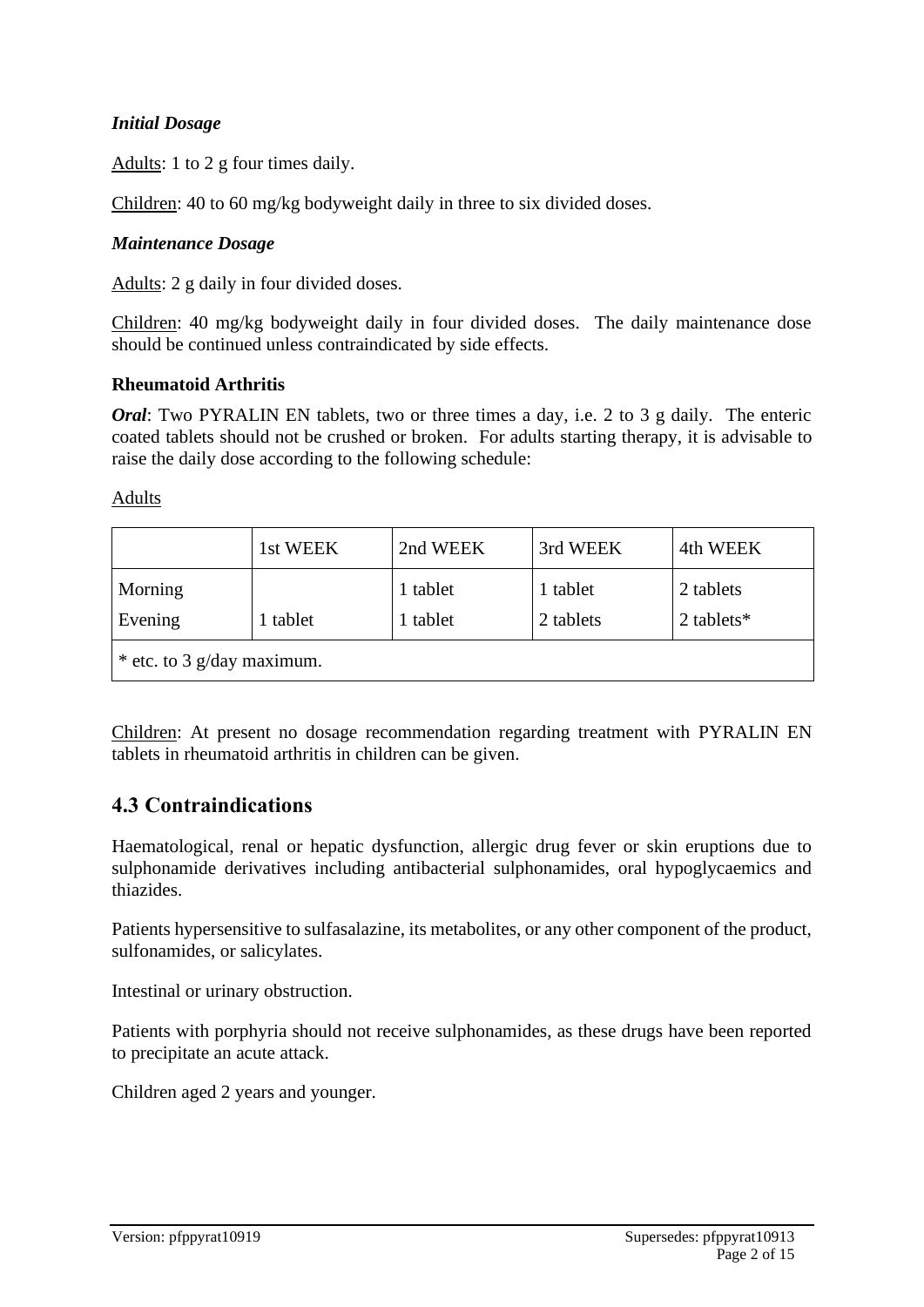# **4.4 Special warnings and precautions for use**

#### **Serious Infections**

Serious infections associated with myelosuppression, including sepsis and pneumonia, have been reported. Patients who develop a new infection while undergoing treatment with sulfasalazine should be monitored closely. Administration of sulfasalazine should be discontinued if a patient develops a serious infection. Caution should be exercised when considering the use of sulfasalazine in patients with a history of recurring or chronic infections or with underlying conditions which may predispose patients to infections.

#### **Potential Toxicity**

Deaths associated with the administration of sulfasalazine have been reported, resulting from hypersensitivity reactions, agranulocytosis, aplastic anaemia, renal and liver damage, irreversible neuromuscular and CNS changes, and fibrosing alveolitis. The presence of clinical signs such as sore throat, fever, pallor, purpura or jaundice may be indications of myelosuppression, hepatotoxicity, haemolysis or other serious blood disorders. The patient should be advised to report any untoward symptoms immediately. If serious toxic or hypersensitivity reactions occur, discontinue treatment with sulfasalazine immediately while awaiting the results of blood tests. Urticaria, other skin rashes and serum sickness-like reactions may be controlled with antihistamines and, if necessary, systemic corticosteroids.

#### **Monitoring for Toxicity**

Sulfasalazine should be administered under constant medical supervision.

Complete blood counts (including differential white cell count) and liver function tests should be performed before starting sulfasalazine tablets and every second week during the first three months of therapy. During the second three months, the same tests should be done once monthly and thereafter once every three months, and as clinically indicated. Assessment of renal function (including urinalysis) should be performed in all patients initially and at least monthly for the first three months of treatment. Thereafter, monitoring should be performed as clinically indicated.

#### **Hepatic or Renal Impairment and Blood Dyscrasias**

Sulfasalazine should not be given to patients with impaired hepatic or renal function or with blood dyscrasias.

#### **Hypersensitivity**

Sulfasalazine should be given with caution in patients with severe allergy or bronchial asthma.

Severe hypersensitivity reactions may include internal organ involvement, such as hepatitis, nephritis, myocarditis, mononucleosis-like syndrome (i.e. pseudomononucleosis), haematological abnormalities (including haematophagic histiocytosis), and/or pneumonitis including eosinophilic infiltration.

#### **Drug Rash with Eosinophilia and Systemic Symptoms (DRESS)**

Severe, life-threatening, systemic hypersensitivity reactions such as drug rash with eosinophilia and systemic symptoms (DRESS) have been reported in patients taking various drugs including sulfasalazine. It is important to note that early manifestations of hypersensitivity, such as fever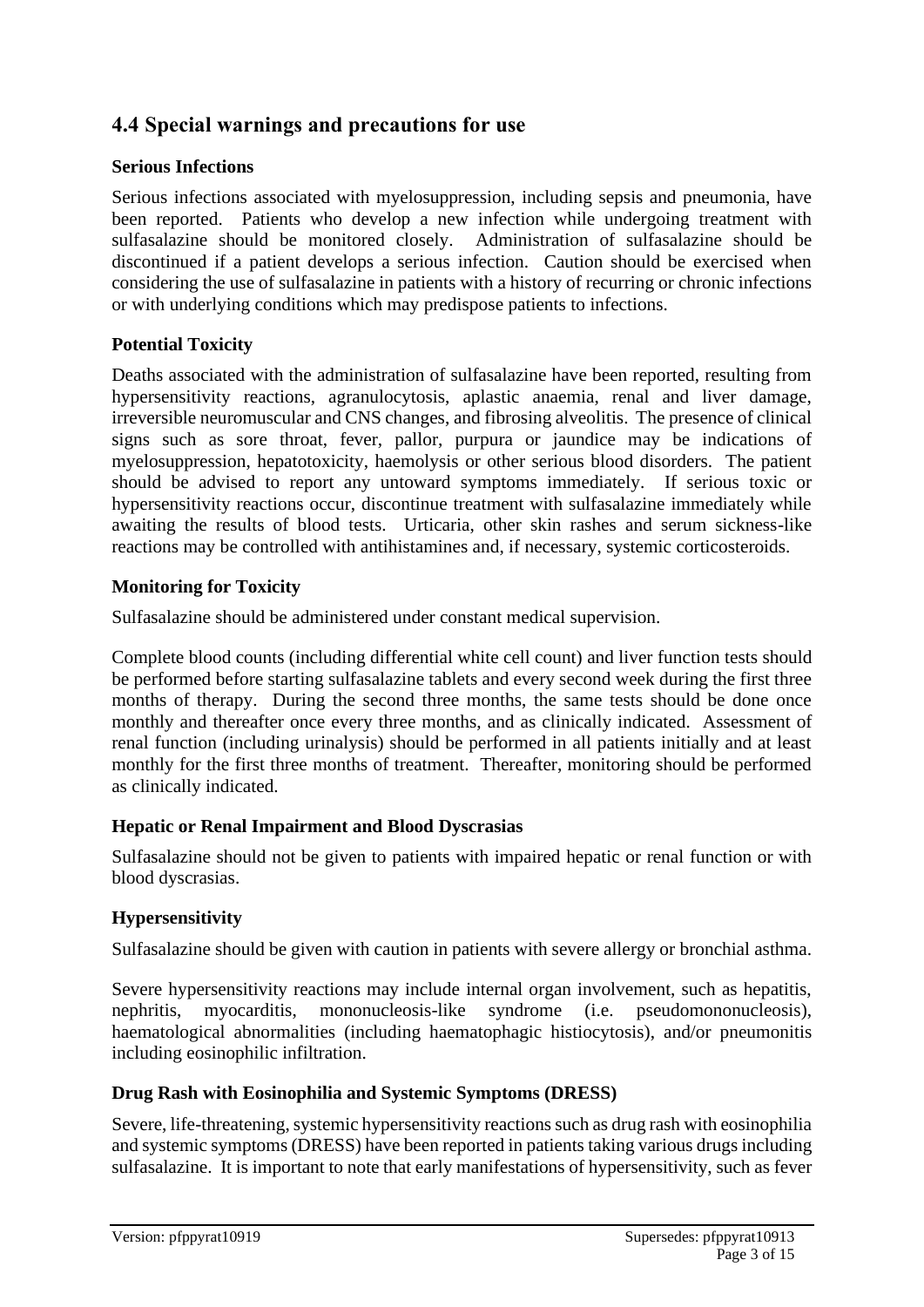or lymphadenopathy, may be present even though rash is not evident. If such signs or symptoms are present, the patient should be evaluated immediately. Sulfasalazine should be discontinued if an alternative etiology for the signs or symptoms cannot be established.

#### **Serious Skin Reactions**

Serious skin reactions, some of them fatal, including exfoliative dermatitis, Stevens-Johnson syndrome, and toxic epidermal necrolysis, have been reported very rarely in association with the use of sulfasalazine. Patients appear to be at highest risk for these events early in the course of therapy, the onset of the event occurring in the majority of cases within the first month of treatment. Sulfasalazine should be discontinued at the first appearance of skin rash, mucosal lesions, or any other sign of hypersensitivity.

#### **Effects on Folic Acid**

Oral sulfasalazine inhibits the absorption and metabolism of folic acid and may cause folic acid deficiency, potentially resulting in serious blood disorders (e.g. macrocytosis and pancytopenia) and the possibility of harming the foetus during pregnancy (see Section 4.6 Fertility, pregnancy and lactation, Use in Pregnancy).

#### **G-6-PD Deficiency**

Patients with a deficiency of erythrocytic glucose-6-phosphate dehydrogenase (G-6-PD) have been noted to develop haemolytic anaemia during treatment with sulfasalazine (Cohen et al., 1968; Gabor, 1973) and should be closely observed.

#### **Fluid Intake**

Adequate fluid intake must be maintained in order to reduce the risk of crystalluria and stone formation.

#### **Patients with Atopic Disease**

Sulfasalazine should be given with caution to patients with history of atopic disease in view of the increased likelihood of hypersensitivity reactions in atopic patients.

#### **Interactions**

Sulphonamides should be administered with caution to patients receiving other drug therapy (see 4.5 Interactions with other medicines and other forms of interactions).

#### **Reversible Male Infertility**

Several recent reports have suggested that sulfasalazine may cause reversible infertility in males (Grieve, 1979; Levi et al., 1979; Toth, 1979; Traub et al., 1979; Toovey et al., 1981). Sulfasalazine therapy has been associated with a reduction in sperm counts, reduced sperm motility, morphologically abnormal sperm and an increased proportion of immature sperm. The mechanism by which sulfasalazine might affect sperm production is not understood. Until such time as this suggested association can be elucidated, a drug associated cause should be considered when investigating infertility in men taking sulfasalazine. Withdrawal of the drug usually reverses these effects within 2 to 3 months.

#### **Use in the elderly**

No data available.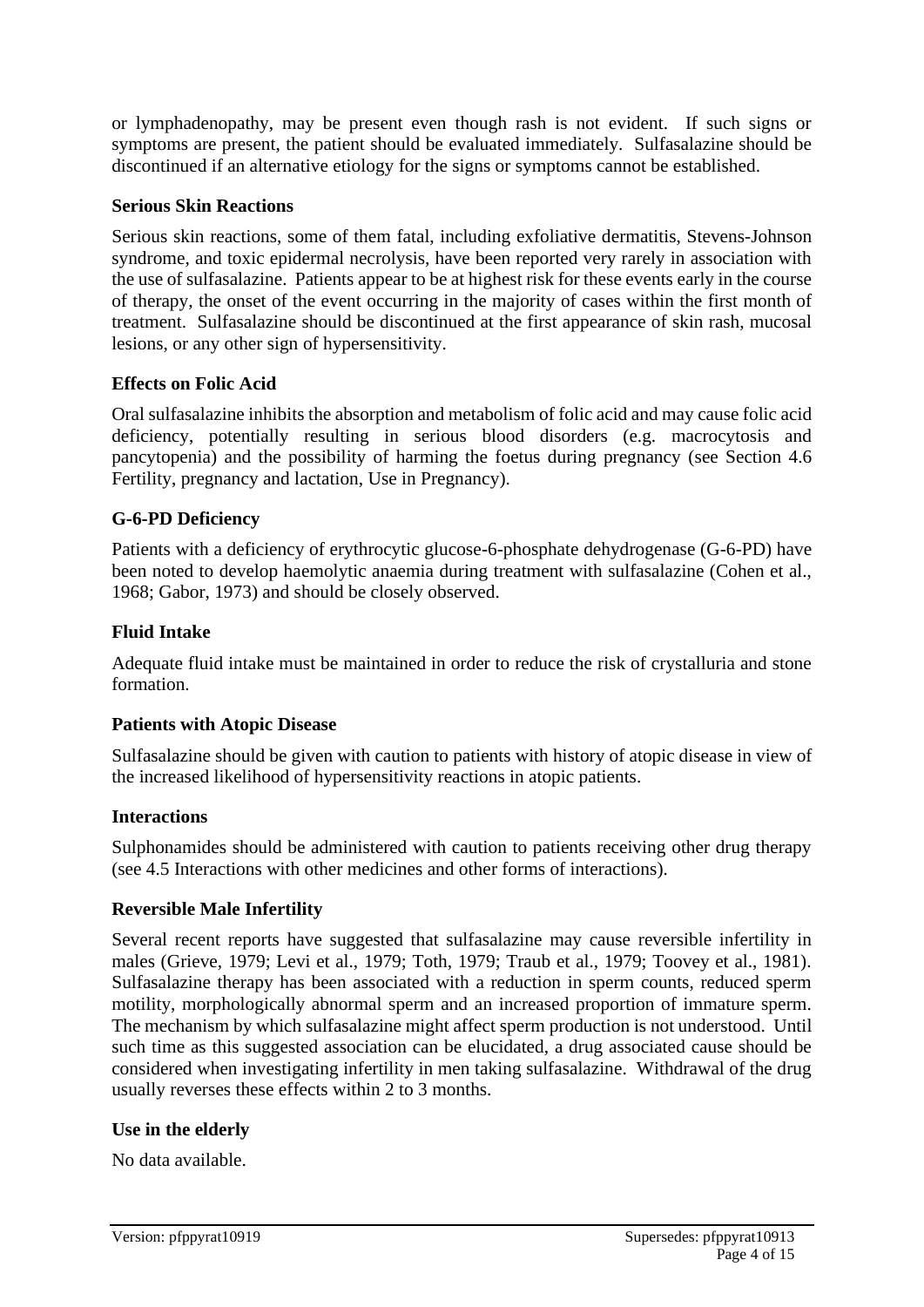#### **Paediatric use**

Use in children with systemic onset juvenile rheumatoid arthritis may result in a serum sickness-like reaction; therefore, sulfasalazine is not recommended in these patients.

#### **Effects on laboratory tests**

Several reports of possible interference with measurements, by liquid chromatography, of urinary normetanephrine causing a false-positive test result have been observed in patients exposed to sulfasalazine or its metabolite, mesalazine.

Sulfasalazine or its metabolites may interfere with ultraviolet absorbance, and may cause interference with some laboratory assays that use nicotinamide adenine dinucleotide [NAD(H)] or nicotinamide adenine dinucleotide phosphate [NADP(H)] to measure ultraviolet absorbance. Examples of such assays may include alanine aminotransferase (ALT), aspartate aminotransferase (AST), creatine kinase-muscle/brain (CK-MB), glutamate dehydrogenase (GLDH), ammonia, thyroxine, or glucose. Consult with the testing laboratory regarding the methodology used. Caution should be exercised in the interpretation of these laboratory results in patients who are receiving sulfasalazine. Results should be interpreted in conjunction with clinical findings.

### **4.5 Interactions with other medicines and other forms of interactions**

Sulphonamides may potentiate oral anticoagulants, methotrexate, and oral hypoglycaemics of the sulphonylurea type by displacing these drugs from their binding sites.

An increased incidence of gastrointestinal adverse events, especially nausea, has been reported with co-administration of oral sulfasalazine and methotrexate to rheumatoid arthritis patients.

Increased sulphonamide blood levels may occur in patients who are receiving urinary acidifiers, oral anticoagulants, indomethacin or salicylates.

#### *Antacids*

Decreased absorption of sulphonamides from the gastrointestinal tract may occur if antacids are given concurrently.

#### *Penicillins*

It has been reported that sulphonamides interfere with oral absorption of oxacillin and may inhibit the serum protein binding of penicillins.

#### *Local Anaesthetics Derived from Para-aminobenzoic Acid*

Local anaesthetics which are derivatives of para-aminobenzoic acid may antagonise sulphonamide activity.

#### *Digoxin*

Reduced absorption of digoxin, resulting in non-therapeutic serum levels, has been reported when used concomitantly with sulfasalazine.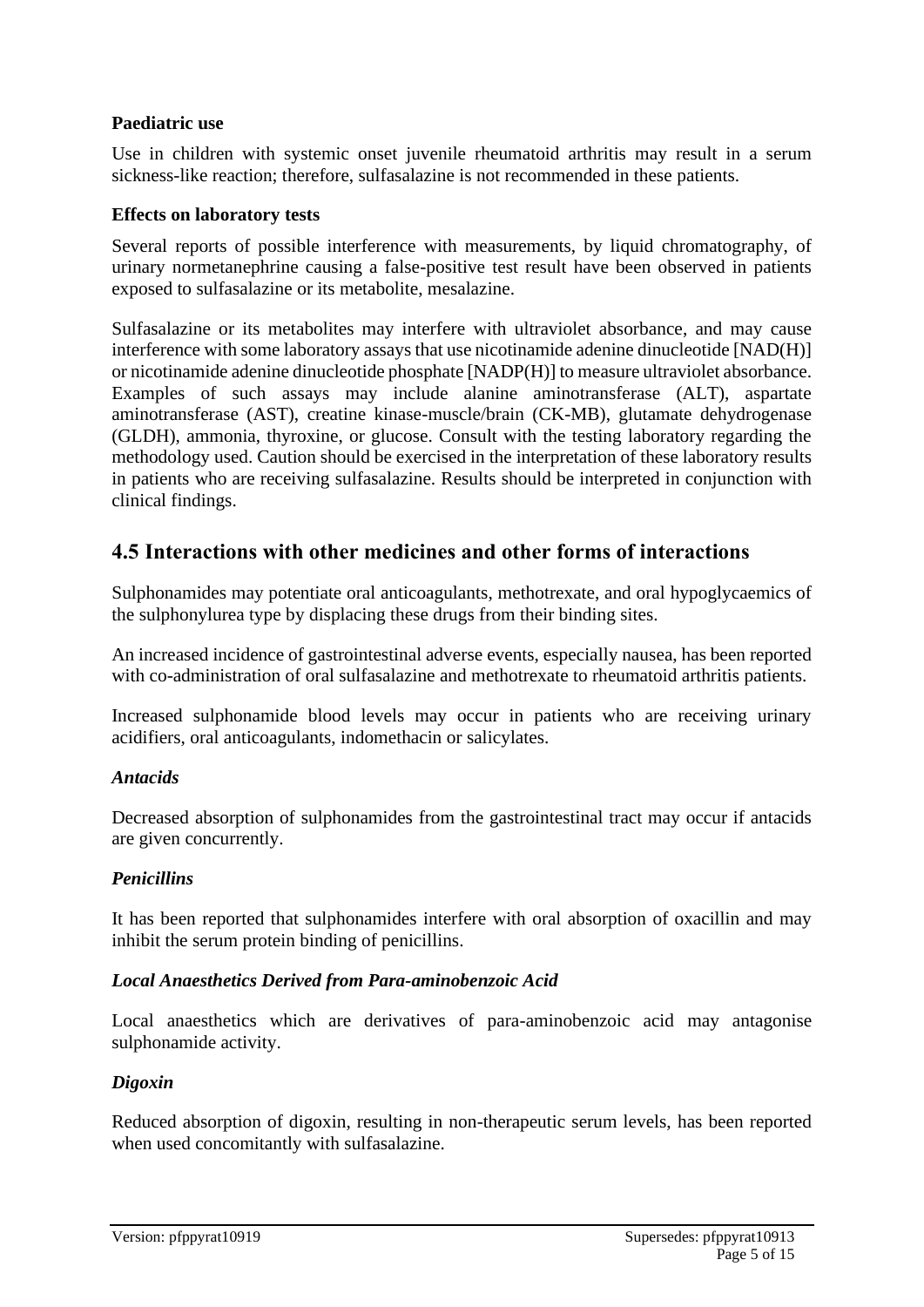### *Folic Acid*

Folate deficiency may occur as sulfasalazine inhibits the absorption of folate.

#### *Ferrous Sulphate*

Ferrous sulphate may impair the absorption of sulfasalazine however, the clinical significance of this interaction is doubtful.

#### *Thiopurine 6-Mercaptopurine or Azathioprine*

Due to inhibition of thiopurine methyltransferase (TPMT) by sulfasalazine, bone marrow suppression and leucopenia have been reported when thiopurine 6-mercaptopurine or its prodrug, azathioprine, and oral sulfasalazine were used concomitantly.

### **4.6 Fertility, pregnancy and lactation**

#### **Effects on fertility**

No data available.

#### **Use in pregnancy – Pregnancy Category [A]**

Oral sulfasalazine inhibits the absorption and metabolism of folic acid and may cause folic acid deficiency, potentially resulting in serious blood disorders (e.g. macrocytosis and pancytopenia) and the possibility of harming the foetus during pregnancy.

There have been reports of babies with neural tube defects born to mothers who were exposed to sulfasalazine during pregnancy, although the role of sulfasalazine in these defects has not been established. Because the possibility of harm cannot be completely ruled out, sulfasalazine should be used during pregnancy only if clearly needed.

#### **Use in lactation**

The amount of sulfasalazine that passes into the maternal milk is negligible, however, the concentration of sulfapyridine in milk is about 40% of that in serum. The risk of kernicterus in breast-fed infants has been assessed as low with therapeutic doses, since sulfapyridine has been shown to have a poor bilirubin displacing capacity.

As with all drugs, sulfasalazine should not be given to nursing mothers unless the expected benefits to the mother outweigh the potential risk to the infant. Caution should be used, particularly if breastfeeding premature infants or those deficient in G-6-PD. There have been reports of bloody stools or diarrhoea in infants of mothers on sulfasalazine who were breastfeeding.

### **4.7 Effects on ability to drive and use machines**

The effects of this medicine on a person's ability to drive and use machines were not assessed as part of its registration.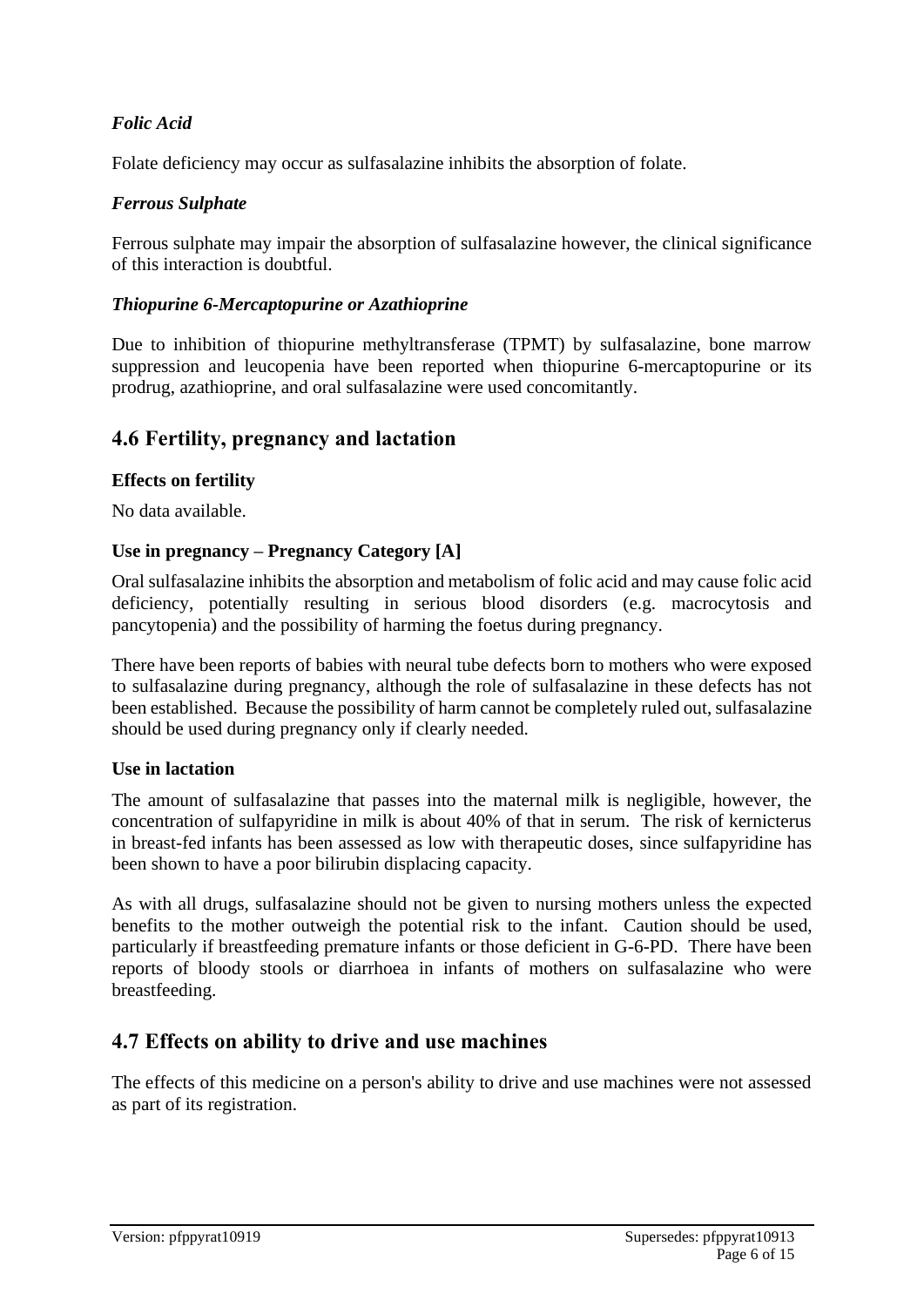### **4.8 Adverse effects (undesirable effects)**

Sulfasalazine shares the toxic potentialities of other sulphonamides, especially sulfapyridine, and the usual precautions of sulphonamide therapy should be observed. Moreover, it may be difficult to evaluate an adverse reaction in the individual case, since several of the untoward symptoms and signs encountered in conjunction with treatment with sulfasalazine may be part of the disease. In assessing liver and joint complications, it should be borne in mind that such are often associated with ulcerative colitis.

The acetylation rate of sulfapyridine is determined by genetic factors. Slow acetylators can be expected to show higher serum levels of sulfapyridine, and thus may show an increased tendency towards adverse reactions.

Many side effects are dose dependent, and the symptoms can often be alleviated by reducing the dosage by greater subdivision of the dose.

The most common side effects are: nausea, vomiting and anorexia (which occur more frequently in patients receiving non-enteric coated sulfasalazine. To minimise the risk of gastrointestinal adverse reactions enteric coated tablets are used, which means that they do not disintegrate until they reach the small intestine); raised temperature; erythema and pruritus; headache; reversible oligospermia (oligospermia and infertility have been described in men treated with sulfasalazine. Withdrawal of the drug will reverse these effects).

The majority of the adverse reactions listed below have only seldom been reported, primarily in treatment of inflammatory bowel diseases and are typical of sulphonamides.

#### *Infections and Infestations*

Aseptic meningitis, pseudomembranous colitis.

*Blood and Lymphatic System Disorders* (see 4.4 Special warnings and precautions for use)

Red cell abnormalities (e.g. haemolytic anaemia, macrocytosis), aplastic anaemia, megaloblastic anaemia, pseudomononucleosis\*, hypoprothrombinaemia, methaemoglobinaemia, bone marrow depression with leucopenia (e.g. agranulocytosis, thrombocytopenia), pancytopenia.

#### *Immune System Disorders*

Serum sickness.

#### *Hypersensitivity Reactions*

Anaphylaxis\*/anaphylactoid reactions, periorbital or facial oedema, conjunctival and scleral injection and nephrotic syndrome.

#### *Metabolism and Nutrition Disorders*

Anorexia, folate deficiency\* (see 4.4 Special warnings and precautions for use).

#### *Psychiatric Disorders*

Mental depression.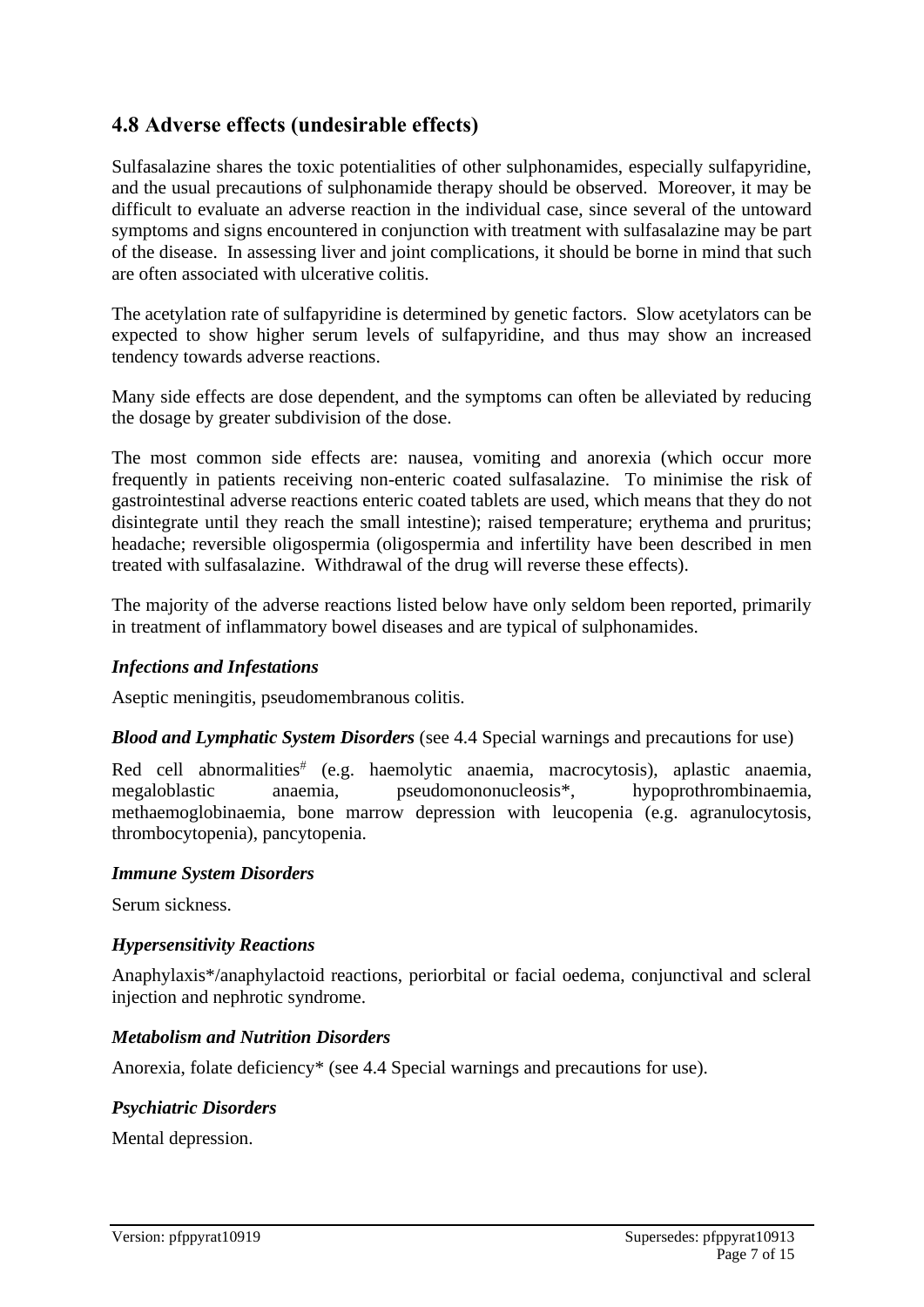#### *Nervous System Disorders*

Dizziness<sup>#</sup>, smell and taste disorders, peripheral neuropathy, headache, peripheral neuritis, convulsions, hallucinations, vertigo, insomnia, transient lesions of posterior column and transverse myelitis, encephalopathy.

#### *Ear and Labyrinth Disorders*

Tinnitus .

#### *Cardiac Disorders*

Myocarditis\* (including allergic myocarditis) (see 4.4 Special warnings and precautions for use), pericarditis, cyanosis .

#### *Vascular Disorders*

Pallor\* (see 4.4 Special warnings and precautions for use).

*Respiratory, Thoracic and Mediastinal Disorders* (see 4.4 Special warnings and precautions for use)

Lung complications (fibrosing alveolitis with e.g. dyspnoea, cough, eosinophilic infiltration), interstitial lung disease\*, oropharyngeal pain\*.

#### *Gastrointestinal Disorders*

Gastric distress<sup>#</sup>, abdominal pain<sup>#</sup>, nausea, vomiting\*, diarrhoea\*, pancreatitis, stomatitis, impaired folic acid absorption, aggravation of ulcerative colitis\*.

*Hepatobiliary Disorders* (see 4.4 Special warnings and precautions for use)

Hepatic failure\*, hepatitis fulminant\*, hepatitis, jaundice\*, hepatitis cholestatic\*, cholestasis\*.

*Skin and Subcutaneous Tissue Disorders* (see 4.4 Special warnings and precautions for use)

Toxic epidermal necrolysis (Lyell's syndrome), erythema multiforme, Stevens-Johnson syndrome, drug rash with eosinophilia and systemic symptoms (DRESS)\*, toxic pustuloderma, alopecia, erythema, exanthema, exfoliative dermatitis, angioedema\*, lichen planus, photosensitivity, purpura, pruritus, urticaria, generalised skin eruptions.

#### *Musculoskeletal and Connective Tissue Disorders*

Systemic lupus erythematosus, Sjögren's syndrome, arthralgia.

#### *Renal and Urinary Disorders*

Proteinuria<sup>#</sup>, haematuria<sup>#</sup>, crystalluria<sup>#</sup> (see 4.4 Special warnings and precautions for use), nephrotic syndrome, interstitial nephritis, nephrolithiasis\*.

#### *Reproductive System*

Reversible oligospermia (see 4.4 Special warnings and precautions for use).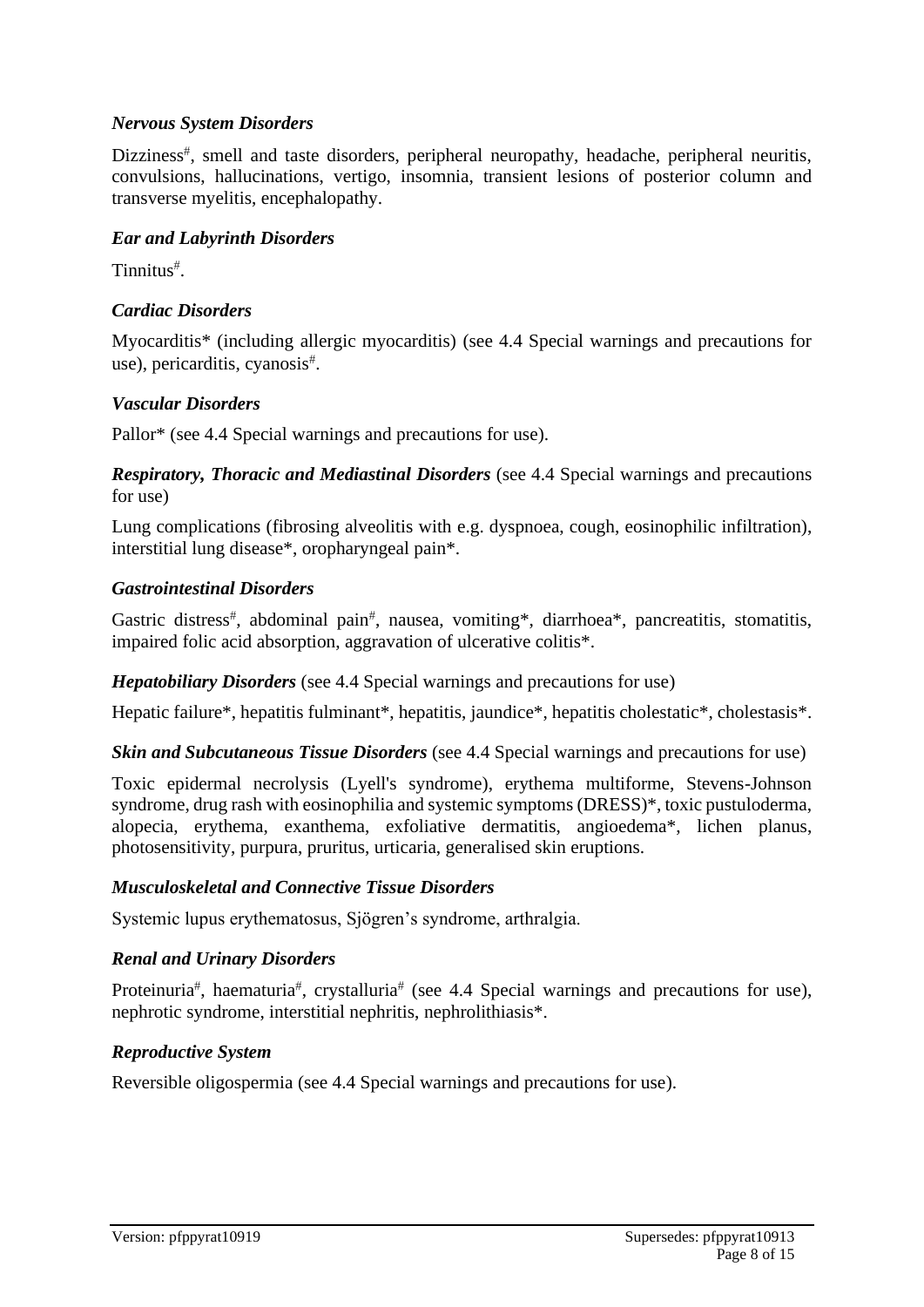#### *General Disorders*

Fever (see 4.4 Special warnings and precautions for use), yellow discolouration of skin and body fluids\*, petechiae and drug fever, periarteritis nodosum and LE phenomenon have occurred.

#### *Investigations*

Induction of autoantibodies, elevation of liver enzymes.

- Adverse effects are possibly dose-related.
- \* Adverse effects identified post-marketing.

#### **Reporting suspected adverse effects**

Reporting suspected adverse reactions after registration of the medicinal product is important. It allows continued monitoring of the benefit-risk balance of the medicinal product. Healthcare professionals are asked to report any suspected adverse reactions at [www.tga.gov.au/reporting](http://www.tga.gov.au/reporting-problems)[problems.](http://www.tga.gov.au/reporting-problems)

#### **4.9 Overdose**

The drug has low acute per oral toxicity in the absence of hypersensitivity. There is evidence that the incidence and severity of toxicity following overdosage are directly related to the total serum sulfapyridine concentration.

#### *Signs and Symptoms*

Similar to those of any sulphonamides. The most likely symptoms would be gastrointestinal disturbances (nausea, vomiting and abdominal pain), haematuria, crystalluria or anuria. In more advanced cases, central nervous system symptoms such as drowsiness, convulsions, etc., may be observed. Patients with impaired renal function are at increased risk of serious toxicity. There are no documented reports of deaths due to ingestion of large single doses of sulfasalazine.

#### *Treatment of Overdosage*

There is no specific antidote and treatment is symptomatic and supportive. Alkalinize urine (2.5 to 4.0 g of sodium bicarbonate every 4 hours). If kidney function is normal, force fluids. If anuria is present, restrict fluids and salt and treat for renal failure. Sulfasalazine can be removed by haemodialysis. Catheterisation of the ureters may be indicated for complete renal blockage by crystals. For agranulocytosis discontinue the drug immediately, hospitalise the patient and institute appropriate therapy. Patients should be observed for development of methaemoglobinaemia or sulfhaemoglobinaemia. If these occur, treat appropriately.

For information on the management of overdose, contact the Poisons Information Centre on 13 11 26 (Australia).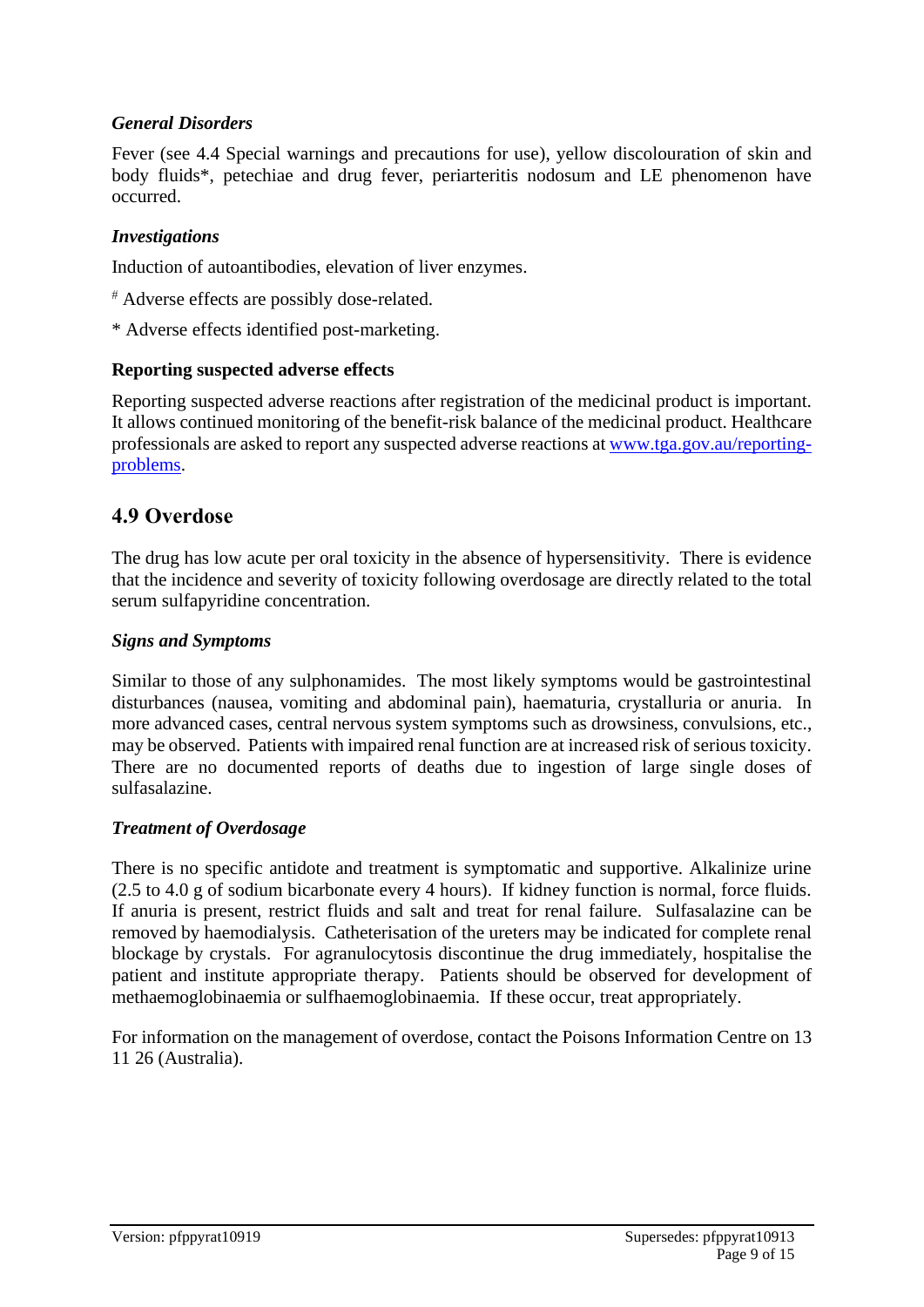# **5. PHARMACOLOGICAL PROPERTIES**

### **5.1 Pharmacodynamic properties**

### **Mechanism of action**

Sulfasalazine has, among others, an immunosuppressive effect and has shown affinity to connective tissue. It has also been shown to have a wide range of effects in other biological systems. It is, however, difficult to judge the clinical relevance of its various pharmacological actions since the aetiology of rheumatoid arthritis is largely unknown. Moreover, the mode of action of sulfasalazine in the treatment of ulcerative colitis is also not known. A metabolite of the drug may have an inhibitory effect on an antigen-antibody process occurring in the intestinal wall and the salicylate component may act as an anti-inflammatory agent. The drug does not appear to have any long term antibacterial effect on the stool flora of patients with ulcerative colitis (see 5.1 Pharmacodynamic properties, Antibacterial Effect).

The following effects have been found in vitro: inhibition of bacterial growth; inhibition of prostaglandin synthesis; increased intestinal cytoprotection due to inhibition of prostaglandin degradation; reduction of leukotriene formation; modulation of polymorphonuclear leucocyte function; inhibition of proteolytic enzymes; inhibition of DNA synthesis; and impairment of folate absorption and metabolism.

Most of these effects have also been shown in experimental animal systems. This has led to the following alternative explanations of the clinical effects of sulfasalazine.

#### *Antibacterial Effect*

West et al., (1974) found that the number of anaerobic bacteria in the colon lumen was markedly reduced by administration of sulfasalazine. Krook et al., (1981) showed that 1 month of sulfasalazine treatment gave a drastic reduction in the anaerobic bacteria count. After four months of continuing treatment the counts returned to normal, although a decrease in certain bacterial strains was still evident.

Rheumatoid arthritis may be an enteropathogenic arthritis. One well known observation is that experimental arthritis in pigs may be caused by Clostridium perfringens in the large bowel. Neumann et al., (1984) has recently examined the faecal flora in a normal control population and in rheumatoid arthritis patients during sulfasalazine treatment. During therapy there was a trend towards a decrease in the Cl. perfringens count in the sulfasalazine treated group which was not seen in the control group. Tremaine et al., (1984) have recently shown that patients on sulfasalazine have a significantly lower incidence of Cl. difficile infection than patients with no treatment, and that a significantly higher incidence of infection is observed after antibiotic therapy.

### *Anti-inflammatory and Immunoregulatory Effect*

In recent years a large number of papers, predominantly on in vitro studies, have reported effects of sulfasalazine on the arachidonic acid metabolites, prostaglandins and leukotrienes.

Any equivalence to these effects in vivo, seen as an anti-inflammatory effect, has yet only partly been documented. Thus, inhibition of carrageenan inflammation could be demonstrated in the rat paw and in the rat colon. In the adjuvant arthritis model in rats, Steinwall et al.,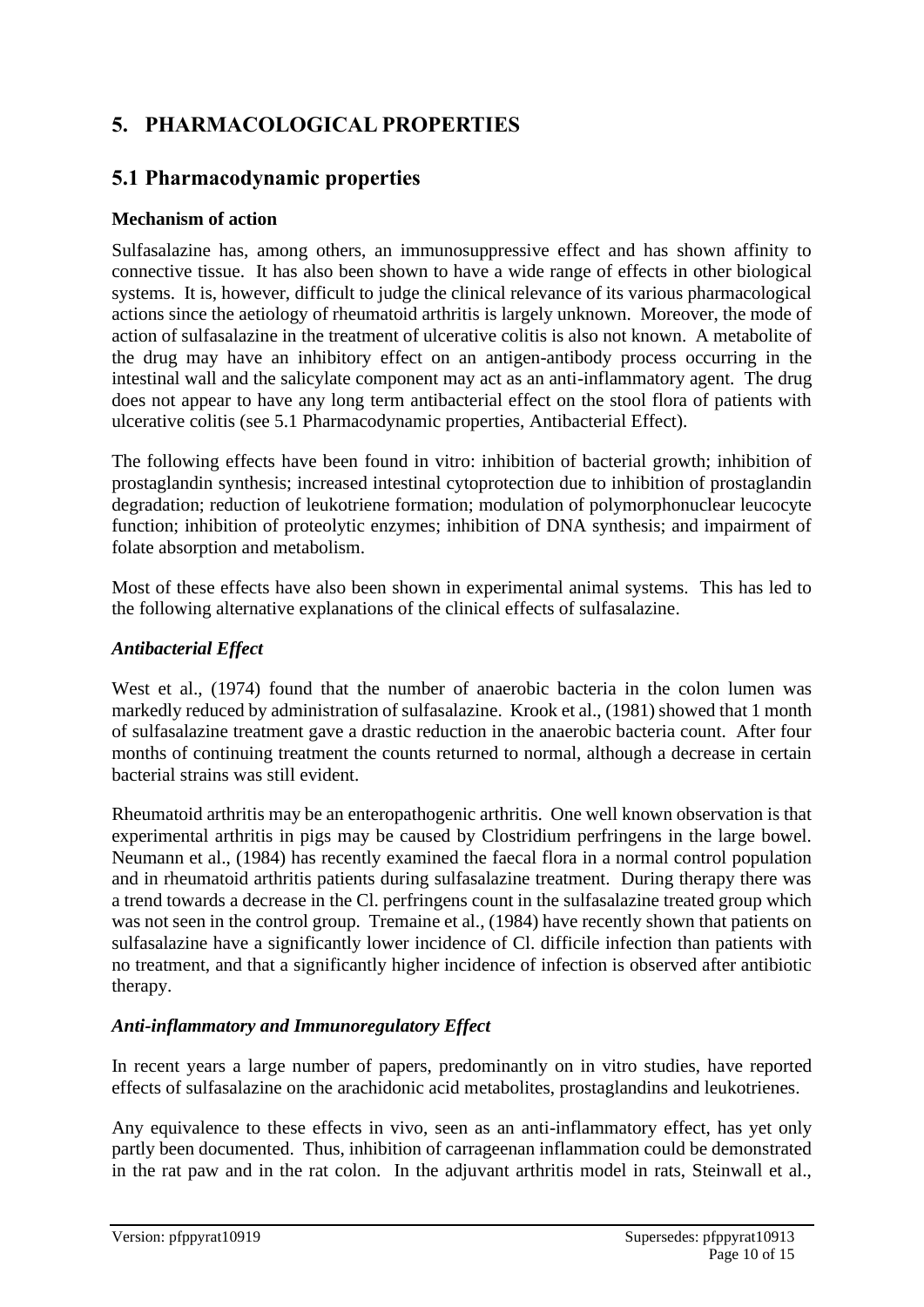showed a significant inhibition at high doses of sulfasalazine. Indomethacin-induced ulceration could be reduced by sulfasalazine, and water transport was normalised by sulfasalazine both in human biopsy tissue and in the dinitrochlorobenzene (DNCB) colitis in a rat model.

With regard to possible immunoregulatory effects, Holm and Perimann (1968) published a study on the effect of sulfasalazine upon lymphocytic activity. Sulfasalazine was shown to have a specific toxicity for lymphocytes, higher than for other cells. Campbell (1973) studied the effect of sulfasalazine in immunological models, and a clear immunoregulatory effect was noted.

Laursen (1978) found that sulfasalazine in mice suppressed many immunological factors, such as serum levels of different immunoglobulins and the number of lymphocytes. Rubenstein et al., (1978) and Ali et al., (1982) have shown that sulfasalazine therapy depresses the activity of certain lymphocytes.

#### **Clinical trials**

No data available.

### **5.2 Pharmacokinetic properties**

#### **Absorption**

After the administration of a single 2 g dose of sulfasalazine (enteric or non enteric coated tablets), sulfasalazine can be detected in serum within 6 hours. Two days after administration the serum concentration is negligible. With repeated daily doses, the steady state serum level of sulfasalazine is achieved after 4 to 5 days.

Sulfasalazine is poorly absorbed from the small intestine (up to 30%), after which it is excreted into the bile. A few percent of the given dose is excreted unmetabolised into the urine. The unabsorbed drug is excreted in the faeces. This is also confirmed by the observation that around 70% of an ingested dose of sulfasalazine can be recovered in the effluent of ileostomised patients. Sulfasalazine rapidly enters the enterohepatic circulation and is returned to the gastrointestinal tract via the biliary route. Up to 80% of the absorbed intact sulfasalazine can be recovered in the bile effluent.

#### **Distribution and Excretion**

Intact sulfasalazine can be detected in serum within 6 hours after oral administration and between 2 and 10% of a single dose can be recovered as the unchanged molecule from the urine. No detectable sulfasalazine has been found in stools of normal subjects, although up to 7% of an orally administered sulfasalazine dose has been found in the faeces of patients having ulcerative colitis. Sulfasalazine and its metabolites excreted in the urine may impart an orangeyellow colour to alkaline urine.

Most of the 5-aminosalicylate moiety formed by bacterial action in the gut is excreted unchanged in the faeces. However, up to 33% of the salicylate absorbed can be recovered in the urine almost entirely as N-acetyl-5-aminosalicylic acid.

Both sulfasalazine and 5-ASA exhibit an affinity for collagen rich tissues. It has been shown that these two entities tend to concentrate primarily in the intestinal wall as well as in the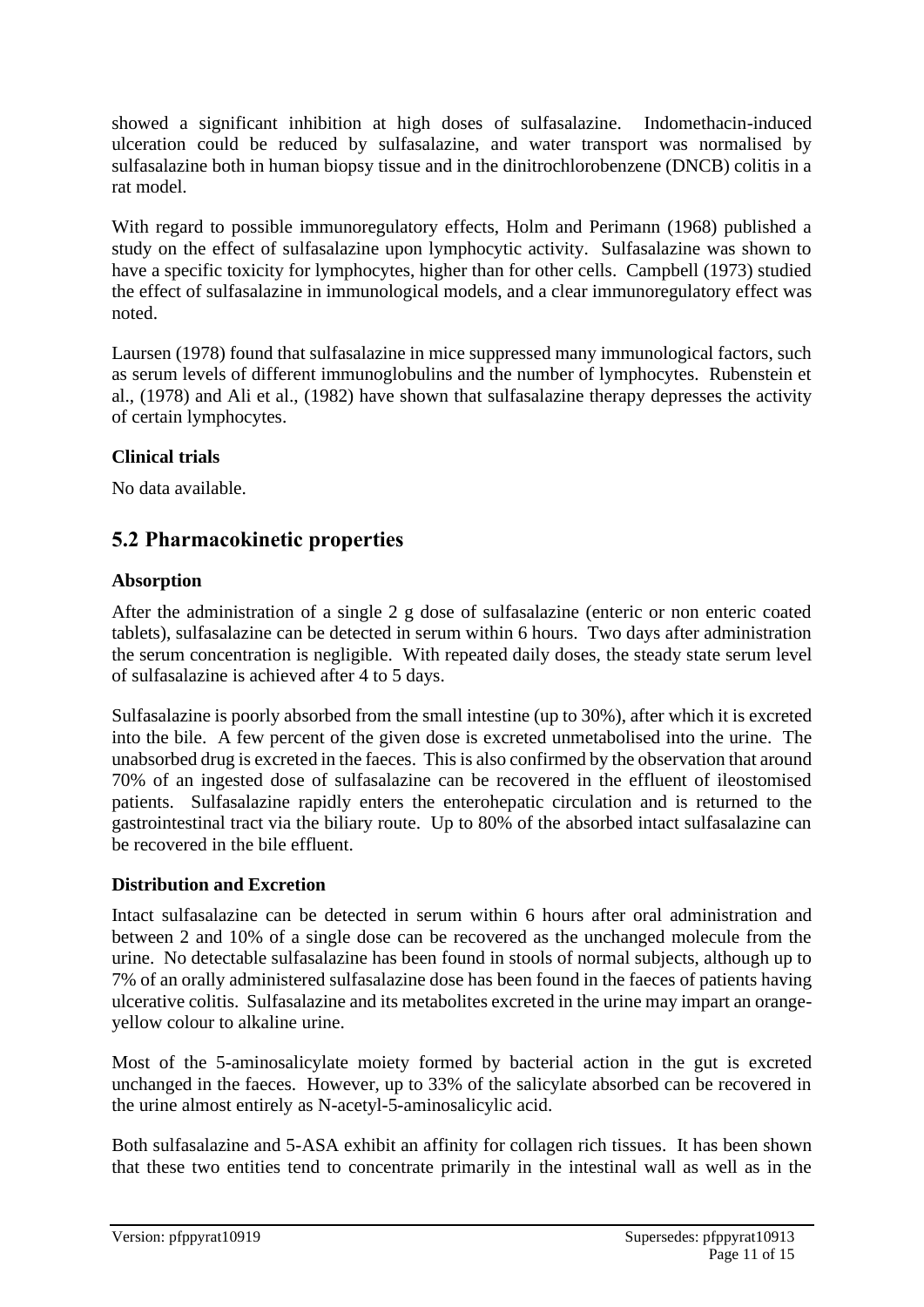peritoneal, pleural and synovial fluids. There is also evidence that blood borne sulfasalazine can enter the intestinal lumen directly from the serum, for it has been shown by Hannagren et al., (1973) that intravenously administered sulfasalazine concentrates intestinally in rats with ligated bile ducts.

The sulfapyridine formed by cleavage of sulfasalazine during azo-reduction by the intestinal flora is absorbed in the intestinal tract and appears to be evenly distributed in the various body tissues and fluids. About two thirds of the amount of sulfapyridine present in sulfasalazine is excreted in the urine, partially as acetylated or glucuronidated metabolites. The faeces contain sulfapyridine equivalent to approximately 7% of the ingested dose. There is no detectable sulfapyridine in serum 3 days after termination of treatment.

#### **Metabolism**

The 70 to 80% of the ingested dose of intact sulfasalazine which reaches the colon is subjected to azo-reductive cleavage by the colonic flora to yield the two major metabolites, 5-aminosalicylic acid (5-ASA) and sulfapyridine. Sulfapyridine is rapidly absorbed, partly metabolised in the liver, primarily by acetylation, and subsequently excreted in the urine. Non-acetylated sulfapyridine is partly protein bound. The role of the gut bacteria in splitting sulfasalazine has been elucidated in detail by Peppercorn and Goldman (1972). Thus, the delay in appearance of sulfapyridine and 5-ASA in the serum after oral administration of sulfasalazine is consistent with the time taken for the drug to reach the microbially rich colon. The two products of cleavage, 5-ASA and sulfapyridine are subsequently metabolised.

In humans only N-acetyl-5-aminosalicylic acid has been identified as a metabolite of 5-ASA. Sulfapyridine metabolites have been identified in humans as: N4-acetylsulfapyridine; sulfapyridine-o-glucuronide; acetylsulfapyridine-o-glucuronide; 5-hydroxy-sulfapyridine-oglucuronide; and N4-acetyl-5-hydroxy-sulfapyridine-o-glucuronide.

The rate at which sulfapyridine is acetylated in the liver is genetically determined. Patients can be readily classified as slow or fast acetylator phenotypes on the basis of the ratio of sulfapyridine and acetylsulfapyridine concentrations in serum or urine. There is also a genetic basis for differentiation of patients according to the rate at which sulfapyridine is hydroxylated. Those subjects who show relative slowness in acetylation and hydroxylation rates may be expected to show higher than normal serum concentration of sulfapyridine after administration of sulfasalazine.

#### **Protein Binding**

Greater than 95% of absorbed sulfasalazine is bound to serum proteins.

### **5.3 Preclinical safety data**

#### **Genotoxicity**

No data available.

#### **Carcinogenicity**

No data available.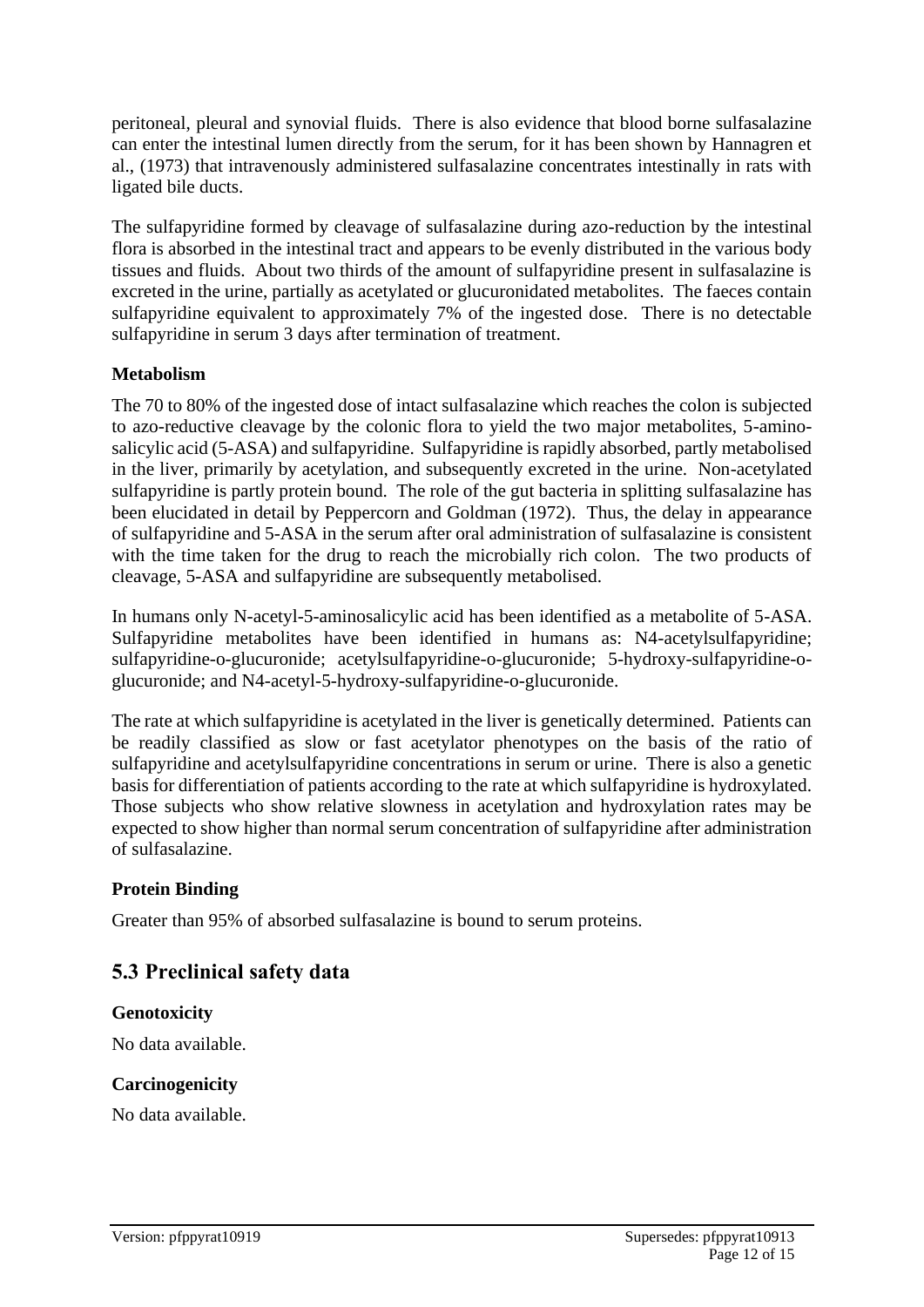# **6. PHARMACEUTICAL PARTICULARS**

# **6.1 List of excipients**

Carnauba wax Cellacefate Colloidal anhydrous silicaGlyceryl monosterate Macrogol 20000 Magnesium sterate Maize starch Povidone Propylene glycol Purified talcWhite beeswax

### **6.2 Incompatibilities**

Incompatibilities were either not assessed or not identified as part of the registration of this medicine.

### **6.3 Shelf life**

In Australia, information on the shelf life can be found on the public summary of the Australian Register of Therapeutic Goods (ARTG). The expiry date can be found on the packaging.

### **6.4 Special precautions for storage**

PYRALIN EN tablets should be stored below 25°C.

### **6.5 Nature and contents of container**

PYRALIN EN (sulfasalazine) 500 mg enteric coated tablets are supplied in bottles of 100 tablets.

### **6.6 Special precautions for disposal**

In Australia, any unused medicine or waste material should be disposed of by taking to your local pharmacy.

### **6.7 Physicochemical properties**

Sulfasalazine is a bright yellow or brownish-yellow, fine powder. It is practically insoluble in water, very slightly soluble in ethanol (96 percent), practically insoluble in methylene chloride. It dissolves in dilute solutions of alkali hydroxides.

#### **Chemical structure**

The structural formula of sulfasalazine is shown below: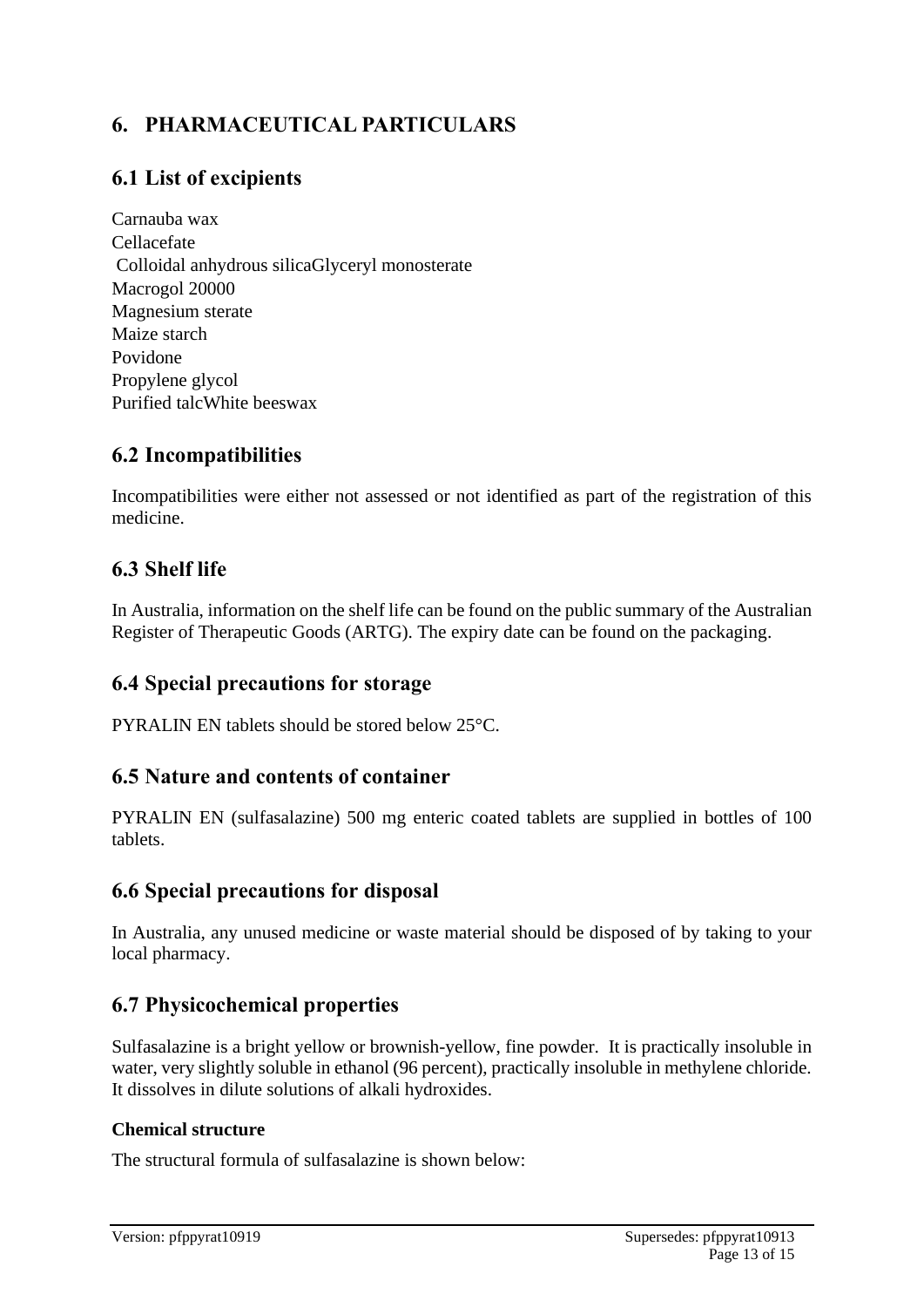

Chemical Name: 2-Hydroxy-5-[2-[4-(pyridin-2 ylsulphamoyl)phenyl]diazenyl]benzoic acid Molecular Formula:  $C_{18}H_{14}N_4O_5S$ 

Molecular Weight: 398.4

#### **CAS number**

599-79-1.

# **7. MEDICINE SCHEDULE (POISONS STANDARD)**

Schedule 4 – Prescription Only Medicine.

### **8. SPONSOR**

Pfizer Australia Pty Ltd Level 17, 151 Clarence Street Sydney NSW 2000 Toll Free Number: 1800 675 229 www.pfizer.com.au

### **9. DATE OF FIRST APPROVAL**

27 February 1997.

### **10. DATE OF REVISION**

4 September 2019

® Registered trademark.

#### **Summary Table of Changes**

|               | Section changed Summary of new information                                                              |
|---------------|---------------------------------------------------------------------------------------------------------|
| Throughout PI | Reformatted in line with the revised Australian Form for providing product<br>information requirements. |